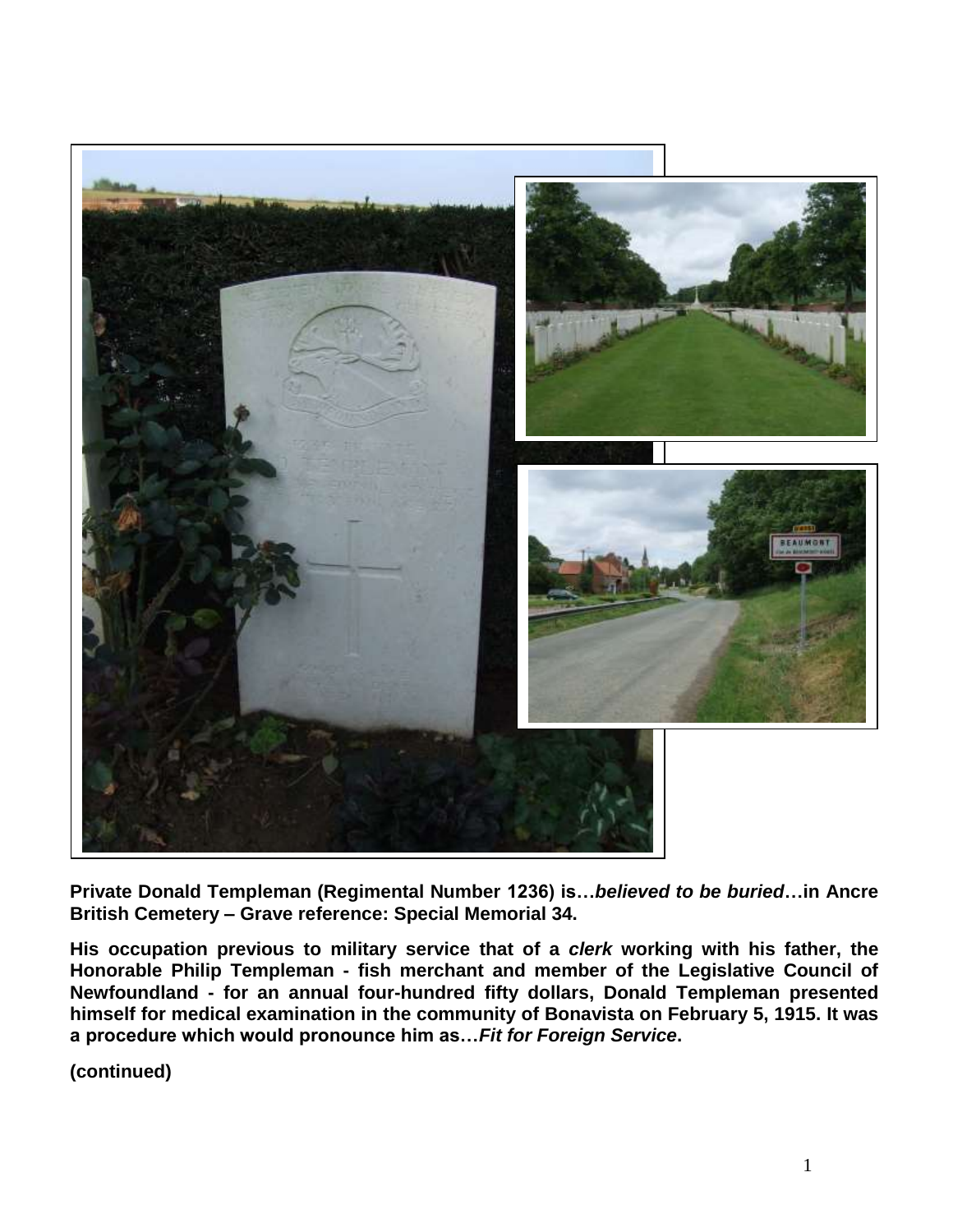**Having then travelled to St. John's, capital city of the Dominion of Newfoundland, he enlisted two weeks plus a day later, on February 20, at the** *Church Lads Brigade Armoury* **on Harvey Road – engaged at the private soldier's rate of a single dollar per diem, plus a ten-cent** *Field Allowance***.**

**Seven weeks again after his enlistment, on March 27 he would undertake his attestation, to swear his** *Oath of Allegiance***, this the concluding official formality. At that moment Donald Templeman became…***a soldier of the King***.**

**There now passed a further lengthy period of four weeks less two days before, on April 22 of 1915, Private Templeman, Number 1236, embarked in the harbour of St. John's for…***overseas service***…with the two-hundred forty-nine officers and…***other ranks***…of 'E' Company onto the Bowring Brothers' vessel** *Stephano* **en route for Halifax.** 

**There appear to be no details of how or where he may have spent those two lengthy intervening periods before taking ship for…***overseas***; Private Templeman may have returned home to Bonavista, or then perhaps even continued to work with his father – but this is mere speculation.** 

**Having arrived in Halifax, on April 24 at eleven-thirty in the evening, the detachment began its trans-Atlantic passage on board the trans-Atlantic liner SS** *Missanabie* **from Nova Scotia to Liverpool. The vessel arrived in that English west-coast port-city on May 2 or 3 – the two dates are recorded although the second may well have been the date of disembarkation.** 

**The Newfoundlanders on this occasion had sailed from Halifax in the company of the Canadian Army Service Corps**  *Railway Supply Depot***.**

**(Right above:** *The image of 'Stephano' passing through the Narrows of St. John's Harbour is shown by courtesy of the Provincial Archives***.)**

**(Right:** *The image of 'Missanabie' is from the Old Ship Picture Galleries website. The vessel was of the Canadian Pacific Line and, although transporting troops during the Great War, did so as part of her commercial services which continued during the conflict. On September 9, 1918, she was torpedoed and sunk off the south coast of Ireland with the loss of forty-five lives***.)**

**From Liverpool the contingent travelled northwards by train to the Scottish capital, Edinburgh where, on May 4, 'E' Company joined 'A', 'B', 'C' and 'D' Companies which had already taken up station as the garrison at the historic Castle, the first troops from outside the British Isles ever to do so.**



**(continued)**

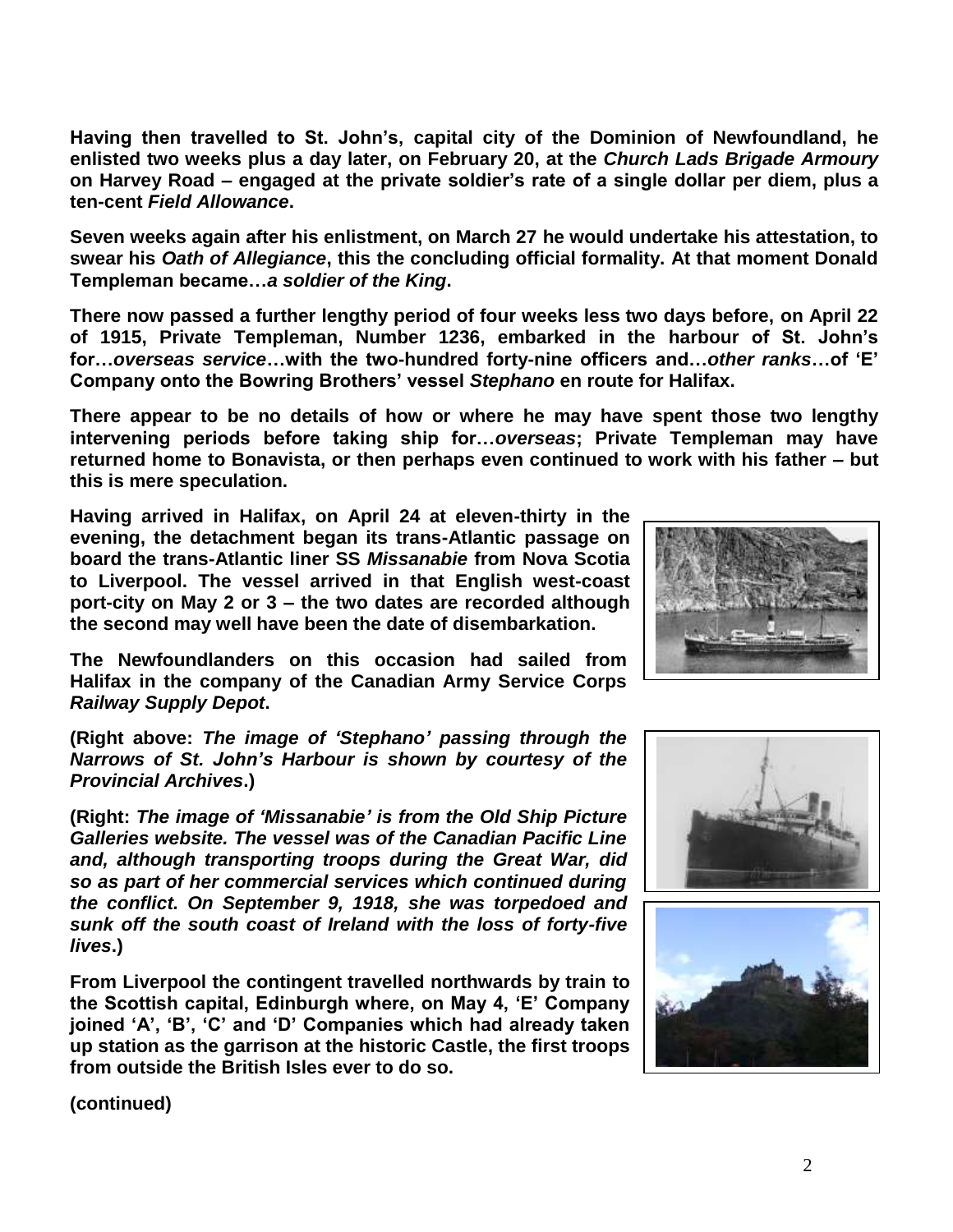**(Preceding page:** *The venerable bastion of Edinburgh Castle dominates the Scottish capital from its hill in the centre of the city***. – photograph from 2011)**

**Private Templeman's 'E' Company, however, was to have but a few days to savour the charms of the Scottish capital.**

**\* \* \* \* \***

**Some seven months before that May 4, in the late summer and early autumn of 1914 there had been a period of training of five weeks on the shores of** *Quidi Vidi Lake* **in the east end of St. John's for the newly-formed Newfoundland Regiment's first recruits – these to become 'A' and 'B' Companies - during which time the authorities had also been preparing for the Regiment's transfer overseas.**

**This first Newfoundland contingent was to embark on October 3, in some cases only days after a recruit's enlistment and/ or attestation. To become known to history as the** *First Five Hundred* **and also as the** *Blue Puttees***, on that day they had boarded the Bowring Brothers' vessel** *Florizel* **awaiting in St. John's Harbour.**

**(Right above:** *The image of Florizel at anchor in the harbour at St. John's is by courtesy of Admiralty House Museum***.)**

**The ship had sailed for the United Kingdom on the morrow, October 4, 1914, to its rendezvous with the convoy carrying the 1st Canadian Division overseas, off the south coast of the Island.** 

**(Right:** *Fort George, constructed in the latter half of the eighteenth century, still serves the British Army to this day***. – photograph from 2011)**

**Once having disembarked in the United Kingdom this first Newfoundland contingent was to train in three venues during the late autumn of 1914 and then the winter of 1914-1915: firstly in southern England on the** *Salisbury Plain***; then in Scotland at** *Fort George* **– on the**  *Moray Firth* **close to Inverness; and lastly at** *Edinburgh Castle* **– where, as recorded beforehand, it was to provide the first garrison from outside the British Isles.** 

**Only days after 'A' and 'B' Companies had taken up their posting there, on February 16 of 1915, 'C' Company – the first re-enforcements for the original contingent\* - would arrive directly – through Liverpool of course - from Newfoundland. On the final day of the month of March it had been the turn of 'D' Company to arrive – they via Halifax as well as Liverpool – to report…***to duty***…at Edinburgh.**

*\*This contingent, while a part of the Newfoundland Regiment, was not yet a battalion and would not be so for a further five months – as will be seen below.*

**\* \* \* \* \***



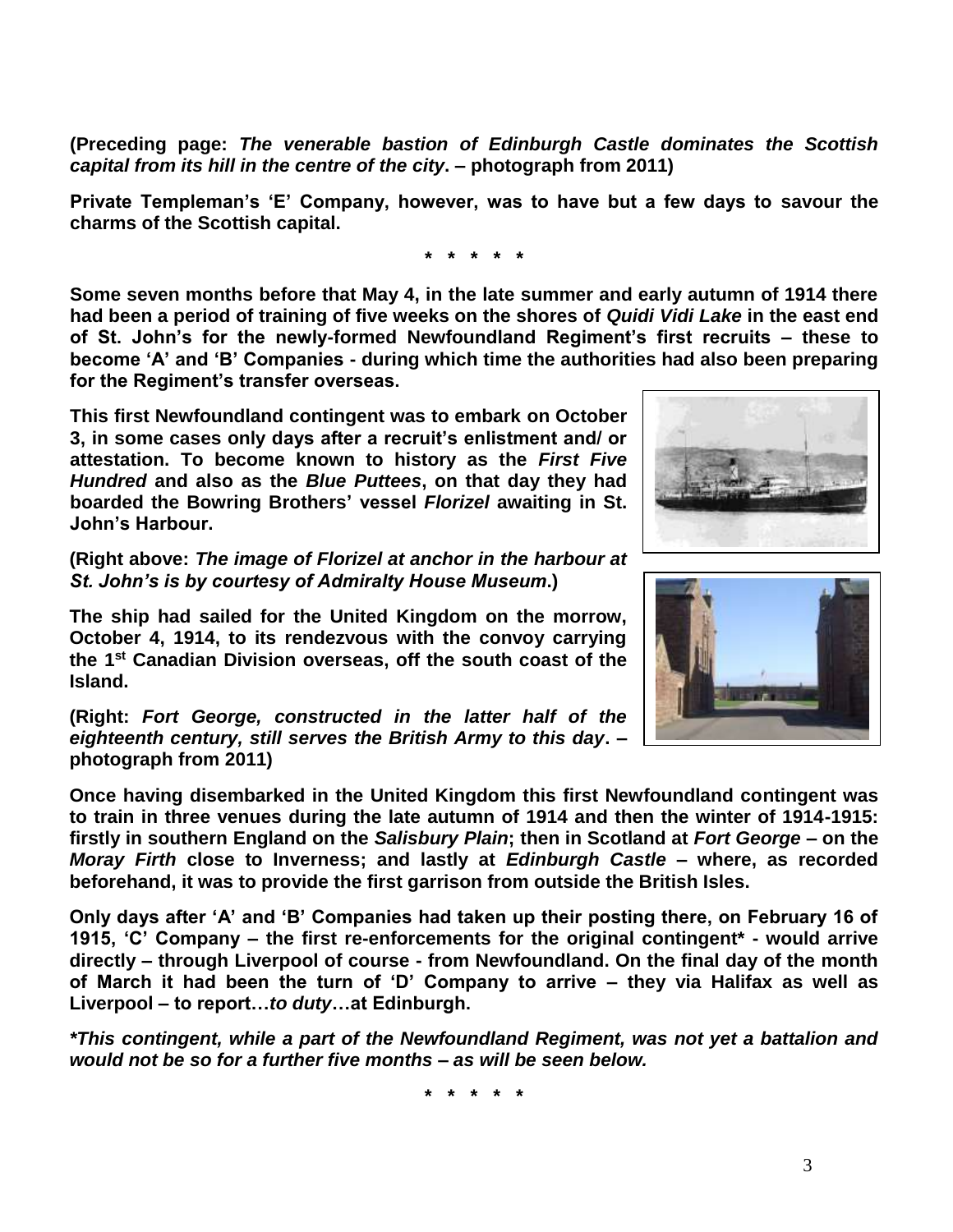## **(continued)**

**Seven days after the arrival of Private Templeman's 'E' Company in the Scottish capital, on May 11 the entire Newfoundland contingent was ordered elsewhere.** 

**On that day, seven weeks into spring – although in Scotland there was apparently still snow - the unit was dispatched to** *Stobs Camp***, all under canvas and south-eastwards of Edinburgh, in the vicinity of the town of Hawick.**

**It was to be at** *Stobs Camp* **that the Newfoundland contingent would eventually receive the re-enforcements from home – 'F' Company which arrived on July 10, 1915 - that would bring its numbers up to that of British Army establishment battalion strength\*. On that date the newly-formed 1st Battalion of the Newfoundland Regiment was thus now available to be sent on …***active service***.**

**(Right:** *The Newfoundland Regiment marches past on the training ground at Stobs Camp and is presented with its Colours on June 10, 1915.* **– by courtesy of Reverend Wilson Tibbo and Mrs. Lillian Tibbo)**

**\****This was approximately fifteen hundred, sufficient to furnish four 'fighting' companies, two re-enforcement companies and a headquarters staff.*

**At the beginning of that August of 1915, the four senior Companies, 'A', 'B', 'C' and 'D', were then sent south from** *Stobs Camp* **to undergo a final two weeks of training, as well as an inspection by the King, at**  *Camp Aldershot***. This force, now the 1st Battalion of the Newfoundland Regiment, was thereupon attached to the 88th Brigade of the 29th Division of the (British) Mediterranean Expeditionary Force.**

**(Right:** *George V, by the Grace of God, of the United Kingdom of Great Britain and Ireland and of the British Dominions beyond the Seas, King, Defender of the Faith, Emperor of India* **– the photograph is from** *Bain News Services* **via the** *Wikipedia* **web-site.)**

**Meanwhile the two junior Companies, 'E' – as seen, the last arrived at Edinburgh - and the aforementioned 'F', were ordered transferred to Scotland's west coast, to Ayr, there to provide the nucleus of the newly-forming 2nd (***Reserve***) Battalion.**

**Private Templeman, however, although having left Newfoundland as a soldier of 'E' Company, was not to be posted to the Regimental Depot but to southern England.**

**When he had been apprised of this change in plans seems not to be recorded – nor why he was selected - but Private Templeman was one of the few from 'E' Company who were to swell the ranks of the units posted to** *Aldershot* **- thus he became a soldier of 'B' Company. And it was during the period while he was at** *Camp Aldershot***, and as was the case with the great majority of the Newfoundland troops there, that Private Templeman was prevailed upon to re-enlist…***for the duration of the war***. This he did on August 16\*.**



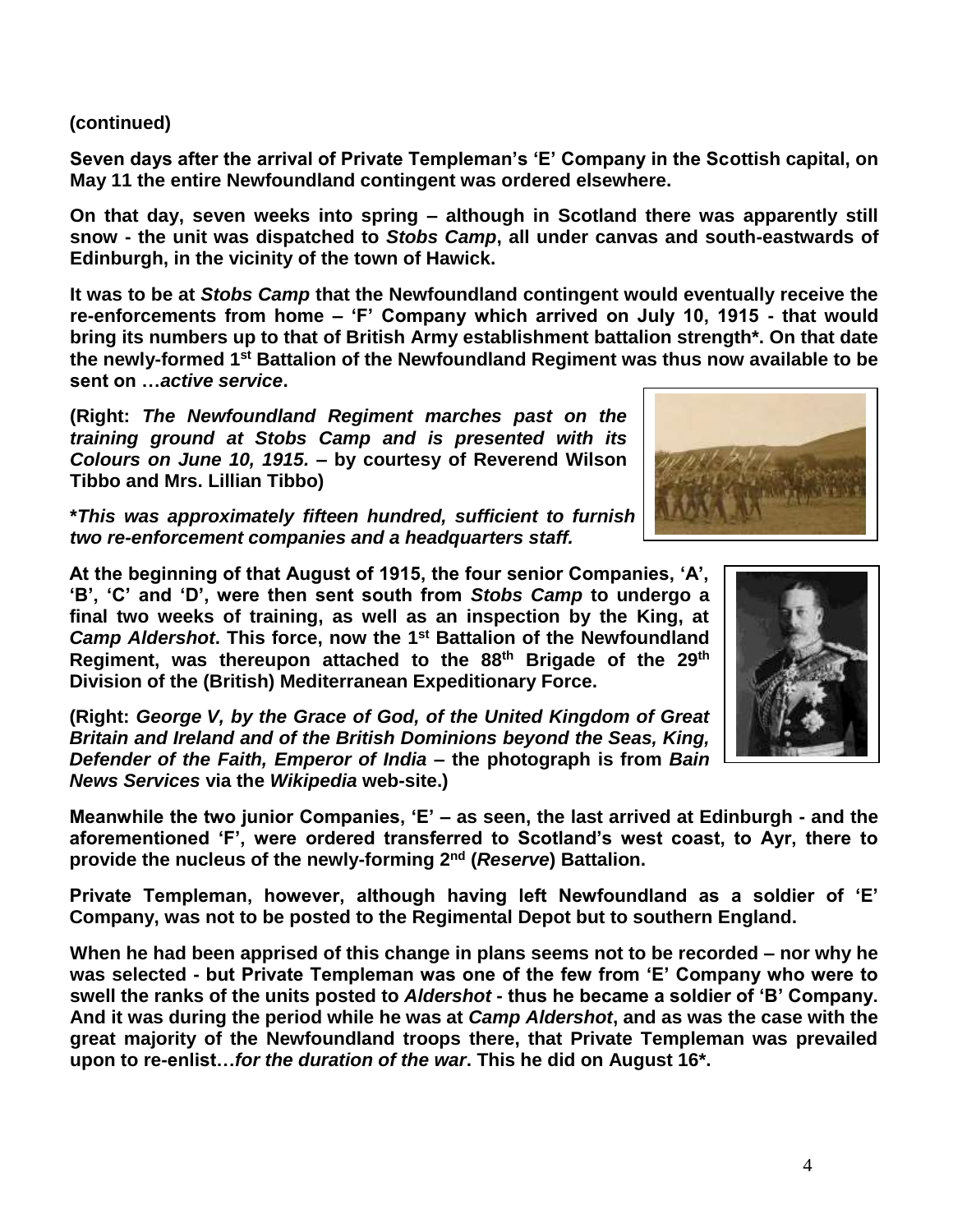**\****At the outset of the War, perhaps because it was felt by the authorities that it would be a conflict of short duration, the recruits enlisted for only a single year. As the War progressed, however, this was obviously going to cause problems and the men were encouraged to re-enlist***.** *Later recruits signed on for the 'Duration' at the time of their enlistment.*

**(Right:** *Some of the personnel of 'A', 'B', 'C' and 'D' Companies of the 1st Battalion of the Newfoundland Regiment at Aldershot in August of 1915, prior to its departure to 'active service' on the Gallipoli Peninsula* **– from** *The Fighting Newfoundlander* **by Col. G.W.L. Nicholson, C.D.)**



**(Right:** *The image of Megantic, here in her peace-time colours of a 'White Star Line' vessel, is from the Old Ship Picture Galleries web-site***.)**

**On August 20, 1915, Private Templeman and his 1st Battalion had embarked in the Royal Navy Harbour of Devonport onto the requisitioned passenger-liner** *Megantic* **for passage to the Middle East and to the fighting against the Turks. There, a month later – having spent some two weeks billeted in British barracks in the vicinity of the Egyptian capital, Cairo - on September 20, the 1st Battalion was to land at** *Suvla Bay* **on the**  *Gallipoli Peninsula***.**

**(Right:** *Kangaroo Beach, where the officers and men of the 1st Battalion, Newfoundland Regiment, landed on the night of September 19-20, 1915, is to be seen in the distance at the far end of Suvla Bay. The remains of a landing-craft are still clearly visible in the foreground on 'A' Beach***. – photograph taken in 2011)**

**(Right:** *Newfoundland troops on board a troop-ship anchored at Mudros: either Megantic on August 29, Ausonia on September 18, or Prince Abbas on September 19 – Whichever the case, they were yet to land on Gallipoli***. – from Provincial Archives)**

**(Right:** *A century later, the area, little changed from those faroff days, of the Newfoundland positions at Suvla Bay, and where the 1st Battalion of the Newfoundland Regiment was to serve during the autumn of 1915* **– photograph from 2011)**

**When the Newfoundlanders had landed from their transport ship at** *Suvla Bay* **on that September night of 1915 they were to disembark into a campaign that was already on the threshold of collapse.**







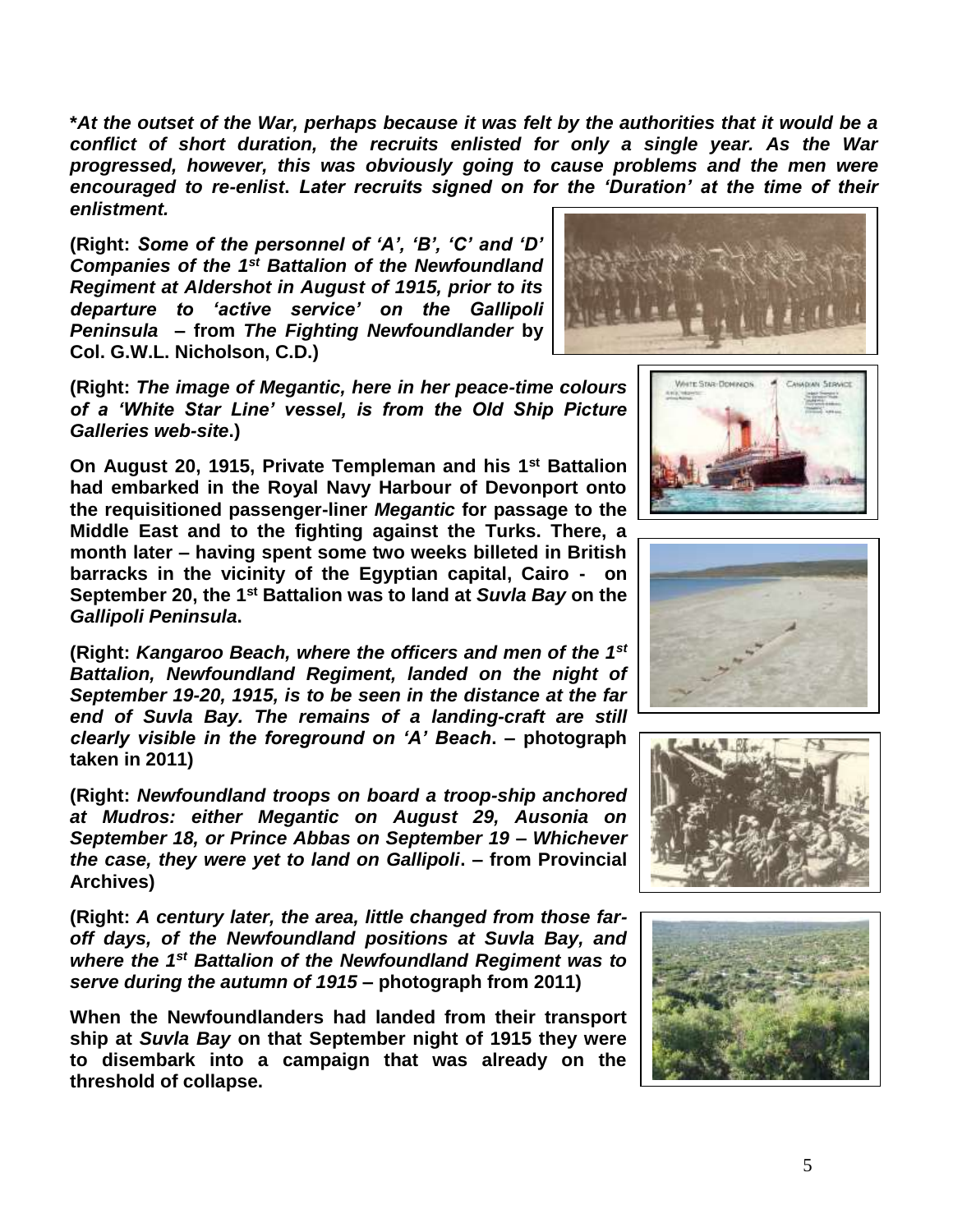6

**Not only in the area where the Newfoundland Battalion was to serve but, even ever since the very first days of the operation in April of 1915, the entire** *Gallipoli Campaign,* **including the operation at** *Suvla Bay,* **had been proving to be little more than a debacle:** 

**Flies, dust, disease, the frost-bite and the floods – and of course the casualties inflicted by an enemy who was to fight a great deal better than the British High Command\* had ever anticipated – were eventually to overwhelm the British-led forces and those of their allies, the French, and it would finally be decided to abandon not only** *Suvla Bay* **but the entire**  *Gallipoli* **venture.**

**(Right above:** *No-Man's-Land at Suvla Bay as seen from the Newfoundland positions* **– from** *Provincial Archives***)**

*\*Many of the commanders chosen were second-rate, had been brought out of retirement, and had little idea of how to fight – let alone of how to win. One of the generals at Suvla, apparently, had handed in his resignation during the Campaign and had just gone home.*

**(Right:** *An un-identified Newfoundland soldier in the trenches at Suvla Bay –* **from** *Provincial Archives***)**

**(Right:** *This is Anzac Bay in the fore-ground with the Salt Lake in the centre further away. The bottom of Suvla Bay is just to be seen on the left and adjacent to the Salt Lake, and further away again. The hills in the distance and the ones from which this photograph was taken were held by the Turks and formed a horse-shoe around the plain surrounding the Salt Lake which was where the British and Newfoundlanders were stationed***. – photograph from 2011)**

**It was during the second month of the Newfoundland unit's service in** *Gallipoli* **that Private Templeman was awarded fourteen days of…***Field Punishment Number 2***; on October 23 he had apparently deserted his sentry post. He had perhaps been fortunate: deserting one's post whilst on…***active service***…was an extremely serious offence.** 

**If the situation had been already been deteriorating at the time of the Newfoundland Battalion's arrival on the scene, it was to become worse. November 26 of 1915 was to see what was perhaps to be the nadir of the Newfoundland Battalion's fortunes at** *Gallipoli***; there would be a freak rain-, snow- and ice-storm strike the** *Suvla Bay* **area and the subsequent floods had wreaked havoc amongst the forces of both sides. For several days, survival rather than the enemy was to be the priority.**

**There were to be many casualties on both sides, some of them, surprised by the sudden inundation of their positions, fatalities who had drowned in their trenches – although no Newfoundlanders were to be among that number. Numerous, however, had been those afflicted by trench-foot and by frost-bite.**





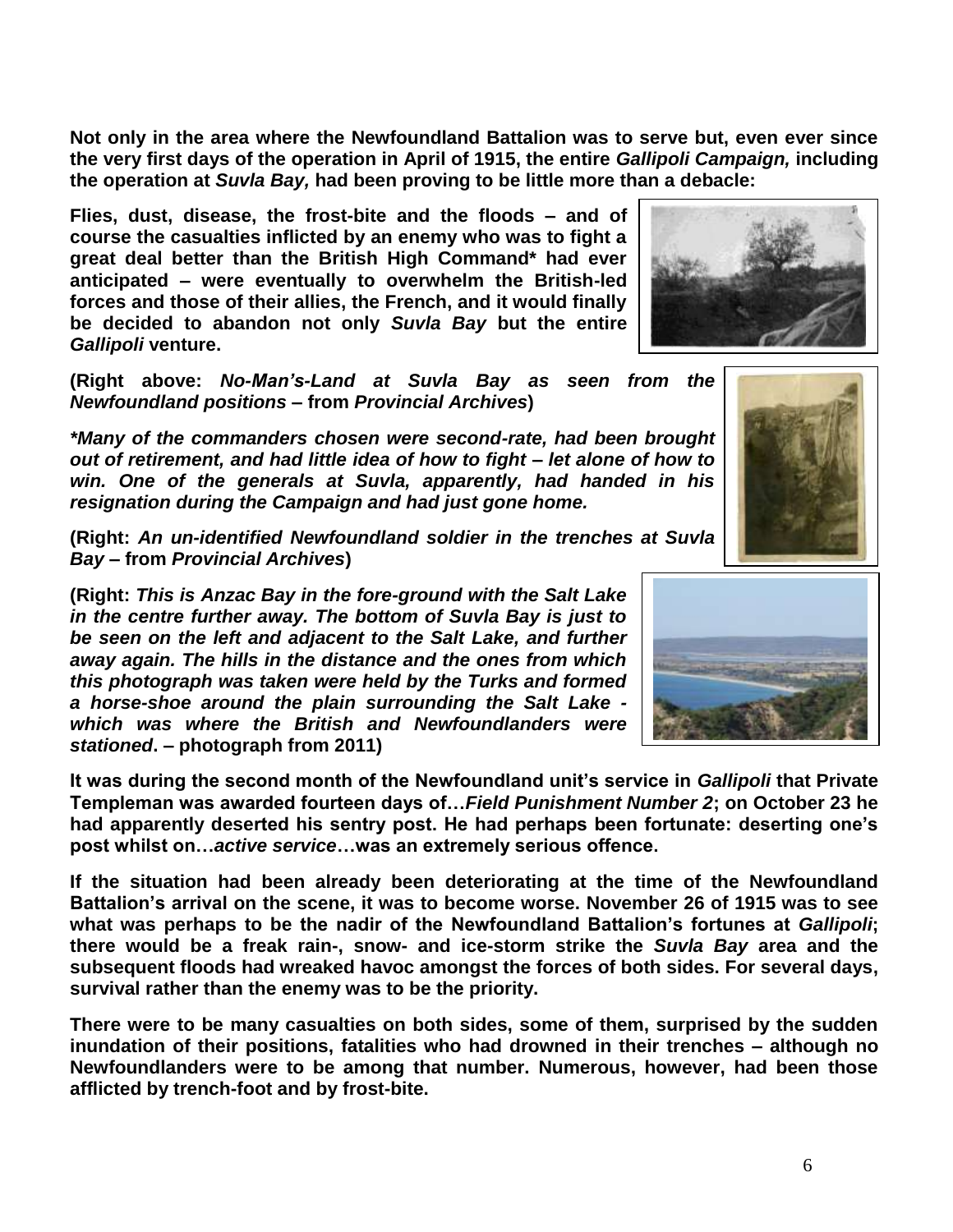**\* \* \* \* \***

**A week and a day after that cataclysmic storm, on December 4 Private Templeman was evacuated from the Newfoundland positions to the not-distant 26th Casualty Clearing Station in the rear area of** *Suvla Bay***. He was suffering from the afore-mentioned frostbite. From there he was transferred by ship the some seventy kilometres to the 3rd Australian General Hospital at Mudros on the Greek island of Lemnos on the same day.** 

**The next documentation a propos reports him as having been released to the** *Lowland Convalescent Camp* **Hospital, also established on Lemnos, on December 17. From there, on January 2, Private Templeman was discharged…***to duty***…at the British Sidi Bishr Base Depot at Alexandria, Egypt.**



**(Right above:** *By the end of the year 1915, the bay and harbour at Mudros were almost entirely enveloped by medical facilities and other Allied (French and British) establishments***. – from** *Illustration***)**

**Two weeks later, on January 16 of the New Year, 1916, while the Newfoundland Regiment was passing through Alexandria on its way to the southern end of the Suez Canal (see below), Private Templeman was to re-join his unit.**

**\* \* \* \* \***

**As the days following Private Templeman's departure for medical attention had passed, the plight of the British - and therefore of the Newfoundlanders – had been daily becoming more and more untenable; thus on the night of December 19-20, the British had abandoned the entire area of** *Suvla Bay* **– the 1st Battalion, the only non-British unit to serve there, to form a part of the rear-guard.** 

**Some of the Battalion personnel had been evacuated to the nearby island of Imbros, some to Lemnos, further away, but in neither case would the respite be of a long duration; the 1st Battalion was to be transferred only two days later to the area of** *Cape Helles***, on the western tip of the** *Gallipoli Peninsula***.**

**(Right:** *Cape Helles as seen from the Turkish positions on the misnamed Achi Baba, positions which were never breached: The Newfoundland positions were to the right-hand side of the picture***. – photograph from 2011)**

**The British, Indian and** *Anzac* **forces – the Australian and New Zealand Army Corps was also to serve at** *Gallipoli* **– had now only been marking time until a complete withdrawal of the**  *Peninsula* **could be undertaken.** 





**(continued)**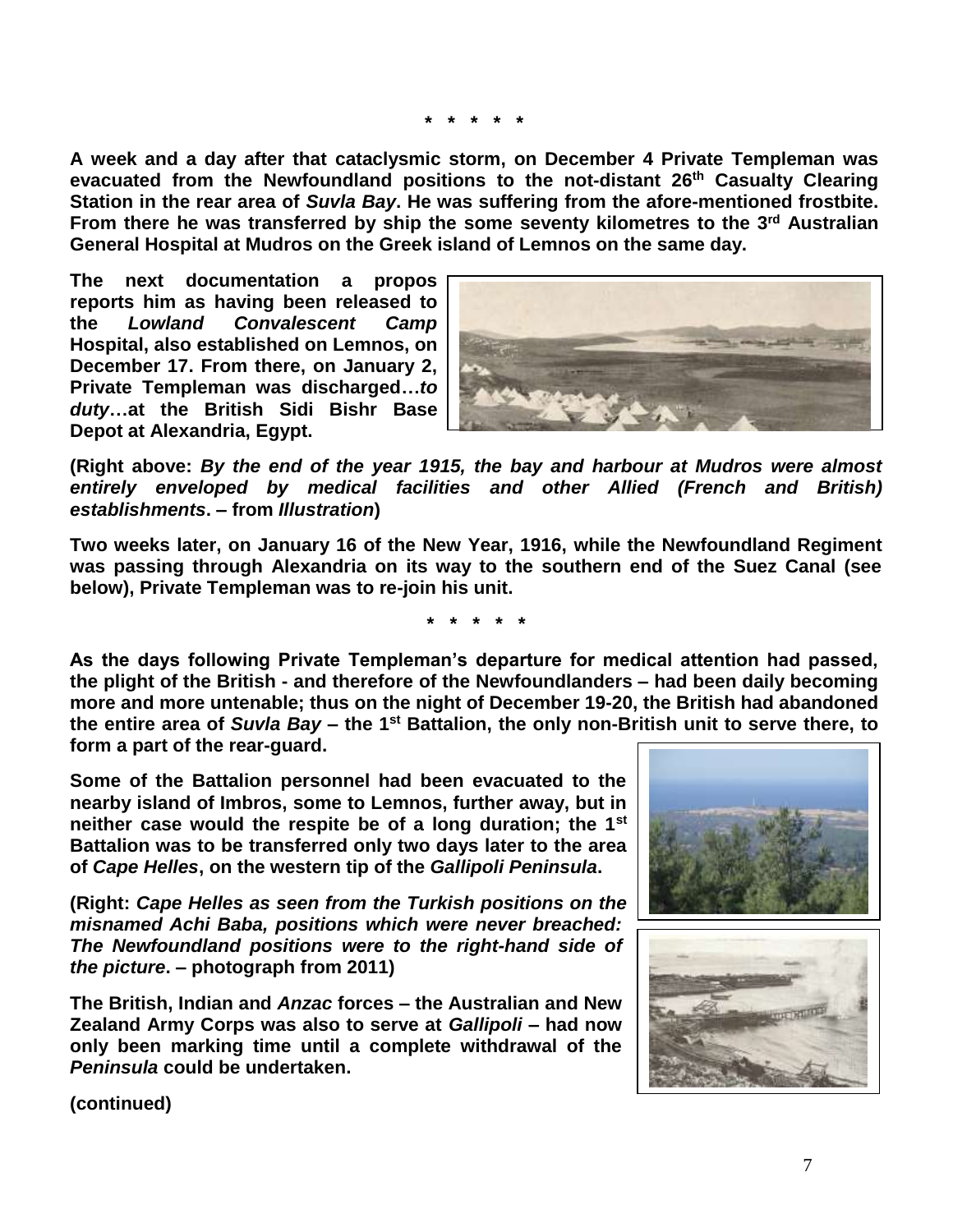**This final operation would take place on the night of January 8-9, the Newfoundland Battalion to furnish part of the British rear-guard on this second occasion also.**

**(Preceding page:** *'W' Beach at Cape Helles as it was only days before the final British evacuation* **– from** *Illustration***)**

*\*Lieutenant Owen Steele of St. John's, Newfoundland, is cited as having been the last soldier of the Mediterranean Expeditionary Force to step into the final small boat to sail from the Gallipoli Peninsula.*

**(Right:** *'W' Beach almost a century after its abandonment by British forces in that January of 1916 and by the Newfoundlanders who were to be the last soldiers off the beach***:** *Vestiges of the wharves in the black-and-white picture are still to be seen.* **– photograph from 2011)**

**Immediately after the British evacuation of the** *Gallipoli Peninsula***, the Newfoundland unit had been ordered to the Egyptian port-city of Alexandria. On January 14, the Australian Expeditionary Force Transport** *Nestor* **had arrived there with the 1st Battalion on board. The vessel was to sail just after mid-day on the 16th, on its way southwards down the Suez Canal to Port Suez where she arrived on the morrow and where the Newfoundlanders landed and marched to their encampment.**



**There they were to await further orders since, at the time, the subsequent destination of the British 29th Division had yet to be decided\*.**

**(Right above:** *The photograph of the Blue Funnel Line vessel 'Nestor' is from the Shipspotting.com web-site. The vessel was launched and fitted in 1912-1913 and was to serve much of her commercial life until 1950 plying the routes between Britain and Australia. During the Great War she served mainly in the transport of Australian troops and was requisitioned once again in 1940 for government service in the Second World War. In 1950 she was broken up***.)**

*\*Bulgaria had entered the conflict on the side of the Central Powers, and Salonika was already becoming a theatre of war.*

**(Right:** *The British destroy their supplies during the final evacuation of the Gallipoli Peninsula. The men of the 1st Battalion of the Newfoundland Regiment were among the last to leave on two occasions, at both Suvla Bay and Cape Helles***. – photograph taken from the battleship** *Cornwallis* **from**  *Illustration***)**



**And as related in a recent paragraph, it had been during the Battalion's halt in Alexandria that Private Templeman was to report back…***to duty***.**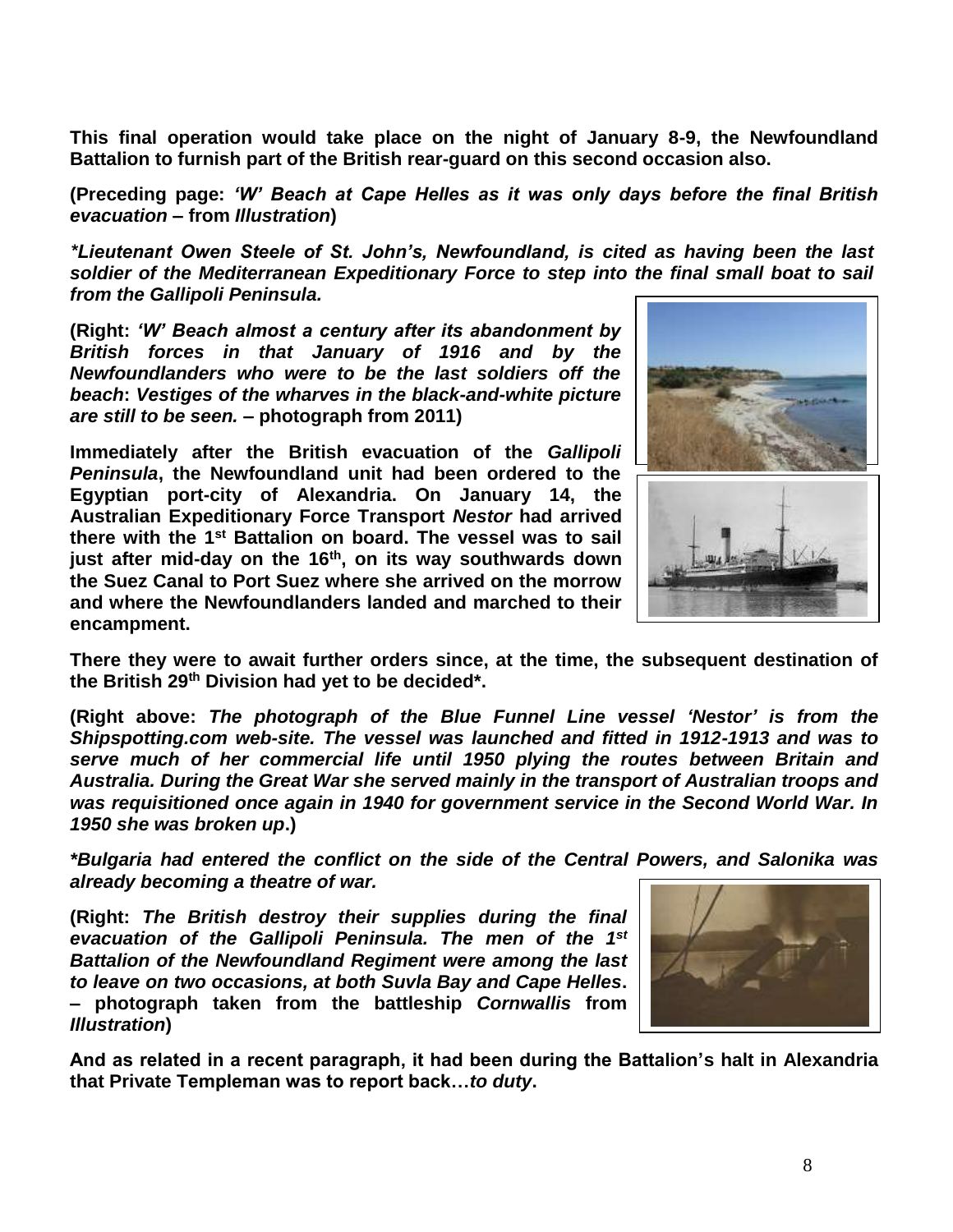**(Right:** *Port Tewfiq at a time just prior to the Great War –* **from a vintage post-card)**

**After their two-month posting spent encamped in the vicinity of Port Suez, the almost six-hundred officers and** *other ranks* **of the Newfoundland Battalion were to board His Majesty's Transport** *Alaunia* **at Port Tewfiq, on March 14 to begin the voyage through the** *Suez Canal* **en route to France.**

**The Newfoundlanders would disembark eight days afterwards in the Mediterranean portcity of Marseille, on March 22.**

**\* \* \* \* \***

**(Right:** *British troops march through the port area of the French city of Marseille***. – from a vintage post-card)**

**Some three days after the unit's disembarkation on March 22, the Newfoundland Battalion's train was to find its way to the small provincial town of Pont-Rémy, a thousand kilometres to the north of Marseille. It had been a cold, miserable journey, the blankets provided for the troops having inexcusably travelled unused in a separate wagon.**

**Having de-trained at the local station at two o'clock in the morning, the Newfoundlanders were now still to endure the long, dark march ahead of them before they would reach their billets at Buigny l'Abbé.**

**It is doubtful if many of those tired soldiers were to pay much attention to the slow-moving stream flowing under the bridge over which they had then marched on their way from the station. But some three months later** *the Somme* **was to become a part of their history.**

**(Right:** *A languid River Somme as seen from the bridge at Pont-Rémy* **– photograph from 2010)**

**On April 13, the 1st Battalion had subsequently marched into the village of Englebelmer – perhaps some fifty kilometres in all from Pont-Rémy - where it would be billeted, would receive re-enforcements from Scotland via Rouen and, in two days' time, would be introduced into the communication trenches of the** *Western Front.*

**Just days following the Newfoundland Battalion's arrival on the** *Western Front***, two of the four Companies – 'A', and 'B' – were to take over several support positions from a British unit\* before the entire Newfoundland unit was to then be ordered to move further up for the first time into forward positions on April 22.**

*\*It should be said that the Newfoundland Battalion and two-hundred men of the Bermuda Rifles who were serving at the time in the 2nd Lincolnshire Regiment Battalion, were then* 





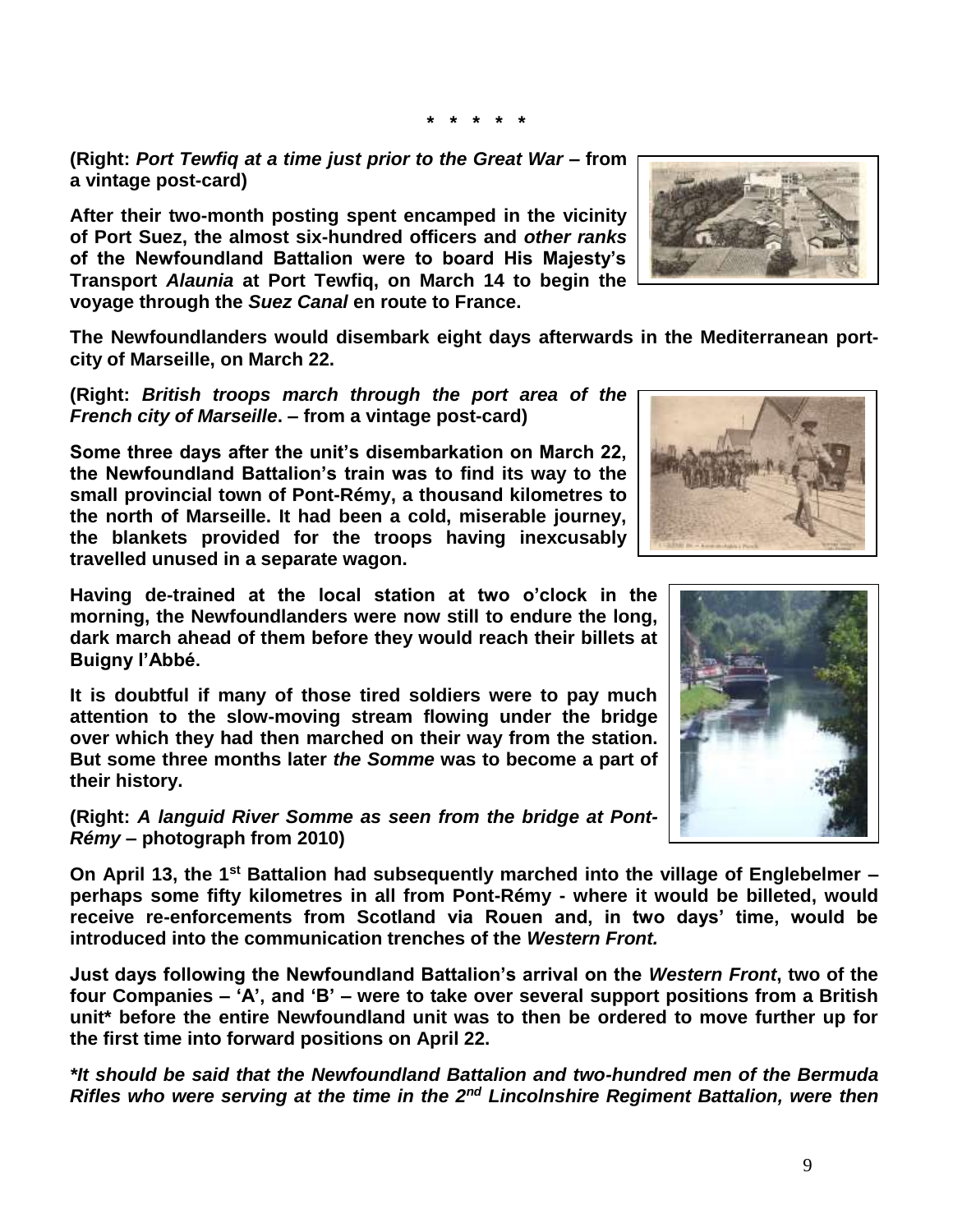*the only units at the Somme from outside the British Isles - true also on the day of the attack on July 1.*

**(Right below:** *A part of the re-constructed trench system to be found in the Newfoundland Memorial Park at Beaumont-Hamel* **– photograph from 2009(?))**

**Having then been withdrawn at the end of that April to the areas of Mailly-Maillet and Louvencourt where they would be based for the next two months, the Newfoundlanders were soon to be preparing for the upcoming British campaign of that summer, to be fought on the ground named for the languid, meandering river,** *the Somme***, that flowed – and still does so today – through the region.** 

**If there is one name and date in Newfoundland history which is etched in the collective once-national memory, it is that of Beaumont-Hamel on July 1 of 1916; and if any numbers are remembered, they are those of the eight-hundred who went**  *over the top* **in the third wave of the attack on that morning, and of the sixty-eight unwounded present at muster some twenty-four hours later\*.**

**(Right above:** *Beaumont-Hamel: Looking from the British lines down the hill to Y Ravine Cemetery which today stands atop part of the German front-line defences: The Danger Tree is to the right in the photograph***. – photograph taken in 2009)**

**(Right:** *A view of Hawthorn Ridge Cemetery Number 2 in the Newfoundland Memorial Park at Beaumont-Hamel* **– photograph from 2009(?))**

*\*Perhaps ironically, the majority of the Battalion's casualties was to be incurred during the advance from the third line of British trenches to the first line from where the attack proper was to be made, and while struggling through British wire laid to protect the British positions from any German attack.*

**There are other numbers of course: the fiftyseven thousand British casualties incurred in four hours on that same morning of which nineteen-thousand were recorded as having been** *killed in action* **or** *died of wounds***.** 

**It was to be the greatest disaster** *ever* **in the annals of the British Army…and, perhaps just as depressing, the carnage of** *the Somme* **was to continue for four and a half months.**

**(Right:** *Beaumont-Hamel is a commune, not a village* **– photographs from 2010 and 2015)**